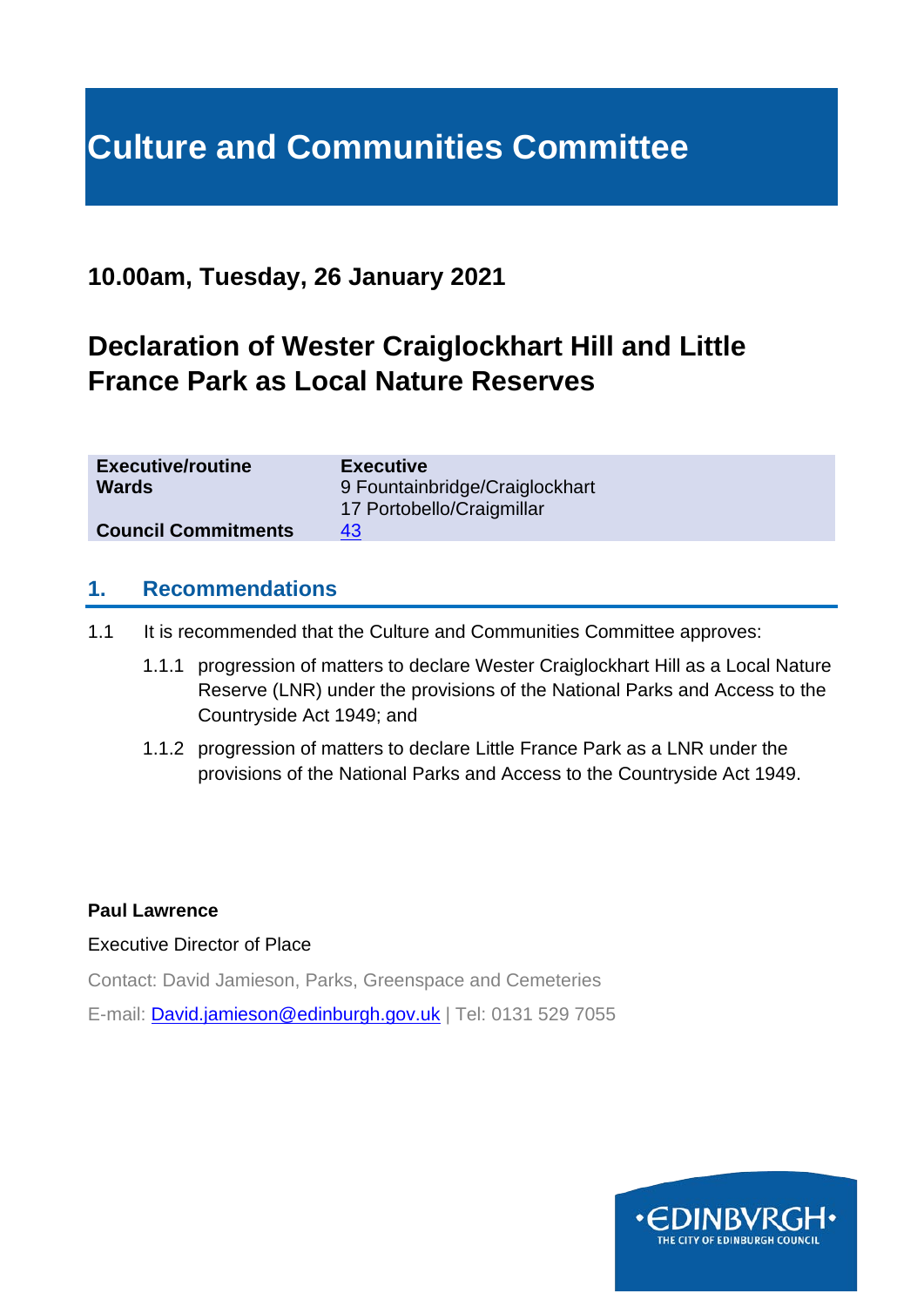# **Report**

# **Declaration of Wester Craiglockhart Hill and Little France Park as Local Nature Reserves**

#### **2. Executive Summary**

- 2.1 This report outlines the Council's legislative power to declare Local Nature Reserves (LNR) and seeks the Committee's approval to progress the declaration of both Wester Craiglockhart Hill and Little France Park as protected nature reserves.
- 2.2 A LNR is an area of land declared under Section 21 of the National Parks and Access to the Countryside Act 1949 by a local authority because of its special nature interest and/or educational value.

#### **3. Background**

- 3.1 Local authorities possess statutory powers to set up and manage LNRs under Section 21 of the National Parks and Access to the Countryside Act 1949. It is a statutory designation that is important for the conservation of biodiversity and geological features at a local level. LNRs are best seen as critical nature nodes in the urban green-blue space network because this sets them in an ecological coherence context; values them as part of the environmental resources of a local authority area; and draws attention to their excellence as sites of nature conservation value. Reference to specific LNRs in development plans provides protection from non-beneficial development; a positive land use for each site; and demonstrates to everyone that the primary land use is nature conservation. The production of a management plan for each Local Nature Reserve also strengthens land use purpose and provides the basis for coherent site maintenance and investment decisions.
- 3.2 To date the City of Edinburgh has declared and manages seven LNRs: Burdiehouse Burn Valley Park, Cammo Estate, Corstorphine Hill, Easter Craiglockhart Hill, Hermitage of Braid-Blackford Hill, Meadows Yard and Ravelston Wood. The former Edinburgh District Council also declared Straiton Pond as an LNR. The responsibility for this site transferred to Midlothian Council in 1996 as part of local government reform.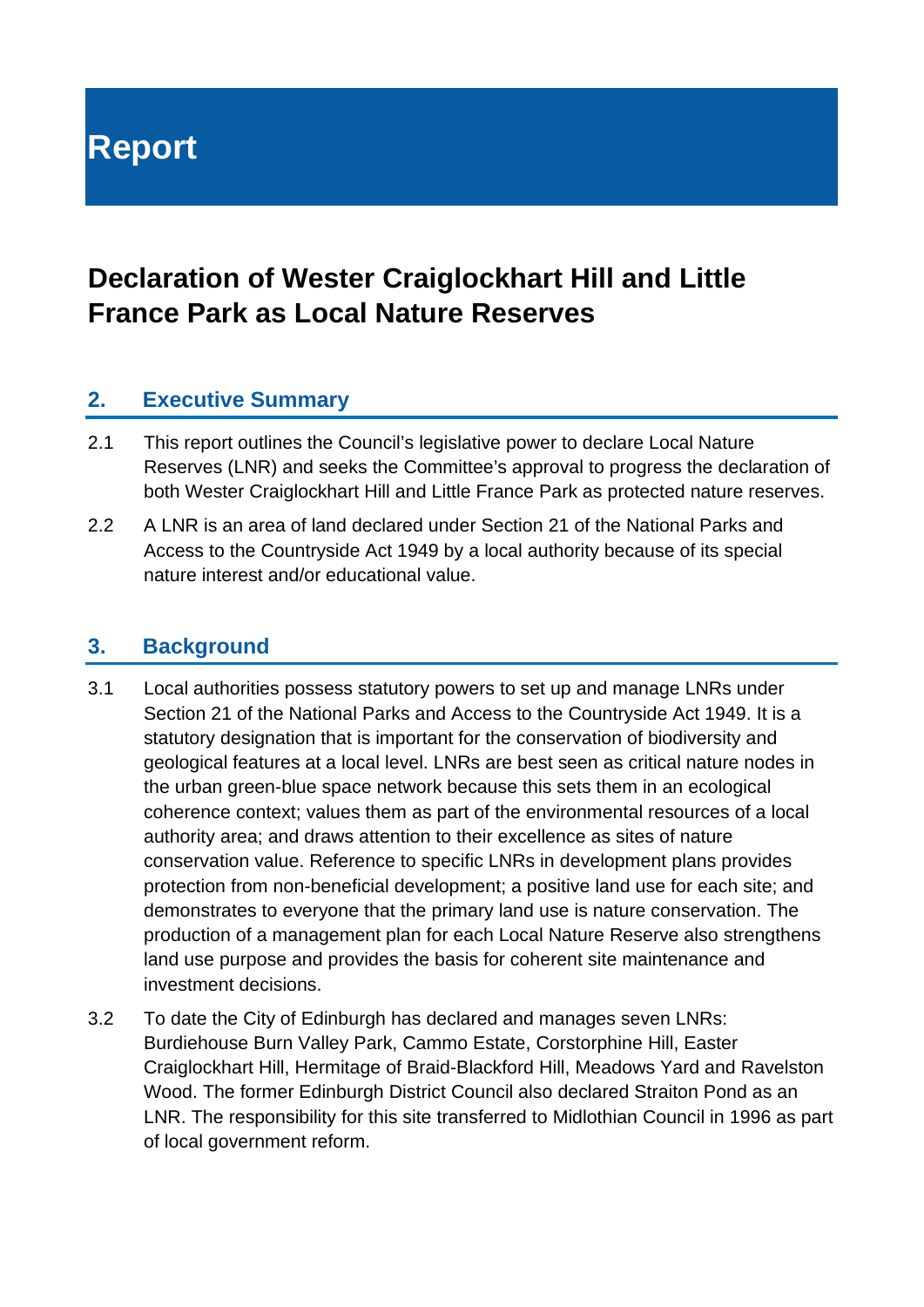- 3.3 The selection and designation of LNRs is in accordance with the Edinburgh Biodiversity Action Plan. The Scottish Biodiversity Duty section of the Plan contains an action to 'Continue a programme of developing and designating Local Sites'.
- 3.4 Wester Craiglockhart Hill is situated within the South West of the city. It is 10.3 hectares in extent and comprises unimproved acidic and calcareous grassland, broadleaved woodland, and recreational amenity grassland. Part of the site is designated as a Site of Special Scientific Interest (SSSI).
- 3.5 Little France Park lies within the North East of the city. It is 45 hectares in size and comprises a mosaic of reclaimed farmland, semi-improved grassland, newly planted woodland specimen trees, wetland and open still water areas, a naturalised section of the Niddrie Burn, species rich grassland, and scrub.
- 3.6 Both sites are owned by the Council and managed by the Parks, Greenspace and Cemeteries Service in partnership with Friends of Parks groups and other partner organisations. Part of Wester Craiglockhart Hill is leased to Merchants of Edinburgh Golf Club.

#### **4. Main report**

- 4.1 LNRs are areas of high natural heritage interest within the local context, which are not just protected but are managed and improved with the conservation of nature as a priority concern. Community participation, education and informal recreation are also desirable objectives.
- 4.2 In order to meet the legislative requirements of the 1949 Act it is essential that a proposed LNR meets these requirements:
	- 4.2.1 **Consists of land:** Wester Craiglockhart Hill is an area of open public space consisting of a SSSI, unimproved acidic and calcareous grassland, and broadleaved woodland. Little France Park is a naturalised site with locally rare and desirable habitats comprising reclaimed farmland, semi-improved grassland, newly planted woodland and specimen trees, wetland and open still water areas, a burn with riparian habitat, species rich grassland and scrub.
	- 4.2.2 **Is managed:** Wester Craiglockhart Hill is partly managed by the Parks, Greenspace and Cemeteries service via a management group comprising Council officers and representatives from Merchants of Edinburgh Golf Club and the Friends of Wester Greenbank. The golf course sections are managed by the golf club, under lease arrangements. Little France Park is managed by the Parks, Greenspace and Cemeteries service via a management group comprising Council officers, Edinburgh and Lothian Greenspace Trust, Royal Botanic Garden Edinburgh, Scottish Wildlife Trust, Scottish Enterprise, and the Friends of Little France Park.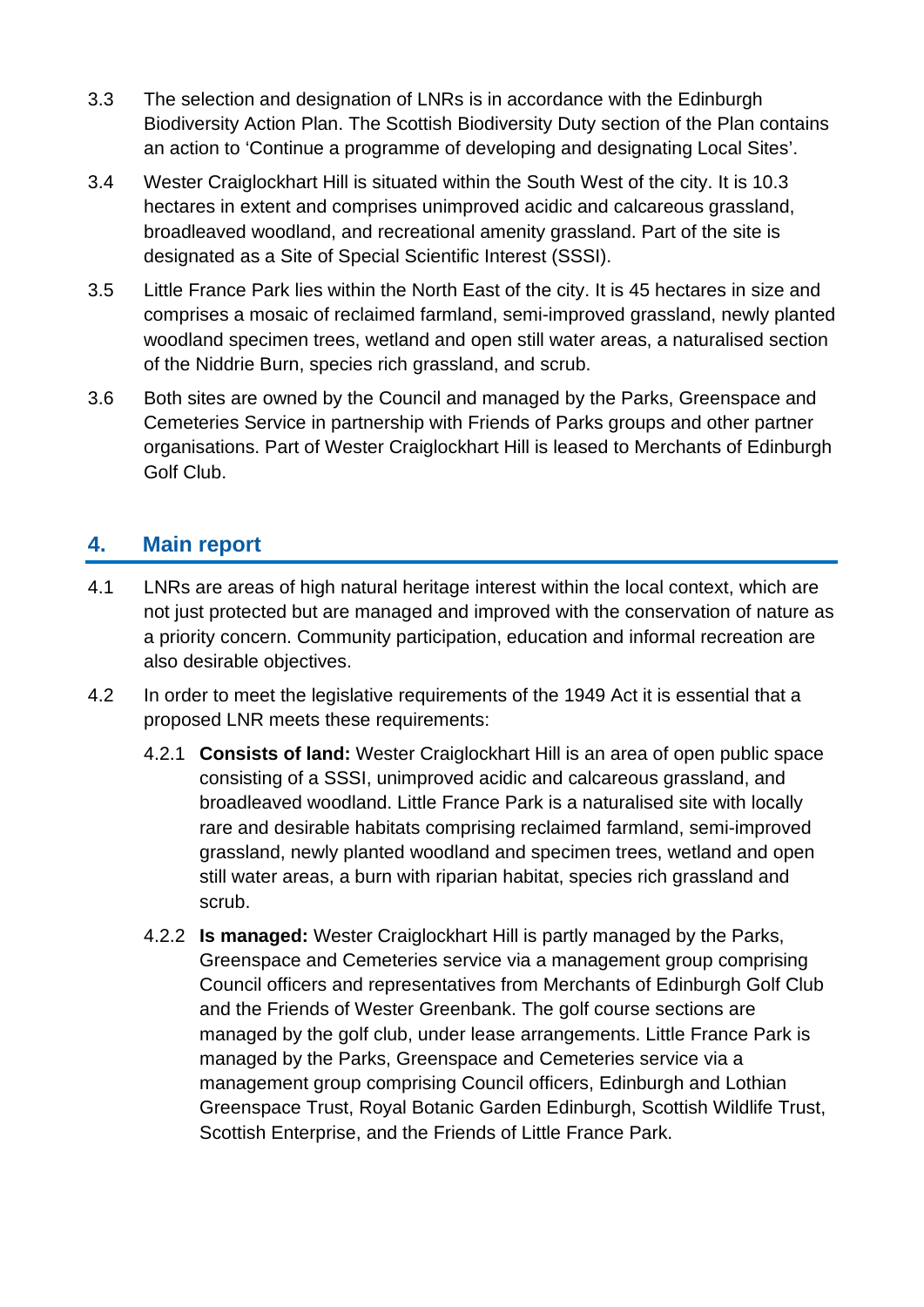- 4.2.3 **Provides special opportunities for study and research of British flora and fauna and the conditions in which they live, and for study of earth sciences of special interest in the area; and/or preserves the special natural or earth science interest in the area:** Given its SSSI status Wester Craiglockhart Hill has significant educational potential, particularly as it is adjacent to Edinburgh Napier University and within walking distance of two local high schools. Biodiversity and conservation interest in Little France Park is also high with a number of organisations currently using it for species recording and habitat survey, notably Butterfly Conservation Scotland, the Bumblebee Conservation Trust, Royal Botanical Garden Edinburgh, Woodland Trust Scotland, Forestry Land Scotland, Scottish Wildlife Trust, British Trust for Ornithology, and the Botanical Society Scotland. The site is also regularly used by health and wellbeing groups, for school engagement and conservation volunteer activities.
- 4.2.4 **Consists predominately of British flora or fauna:** Wester Craiglockhart Hill has three main British habitat types, each with a diversity of species and healthy ecosystems. Recent surveys identified the presence of national and locally important plant species, such as welted thistle and common rockrose, as well as three protected terrestrial mammal species (common pipistrelle, soprano pipistrelle and Eurasian badger), bird species of conservation concern (e.g. swift and sparrowhawk) and seven species of bumblebee, including the scarce buff-tailed bumblebee. Little France Park contains a significant number of locally significant bird species (skylark, buzzard, kestrel and yellowhammer) reliant on its mosaic of habitats, as well as being particularly rich for locally rare butterflies and other invertebrates, such as small skipper and speckled wood.
- 4.2.5 **Have the study and research into, or preservation of, nature or the earth sciences as a priority objective and not as an incidental land management consideration:** Environmental education, conservation, surveying, promotion for research and species and habitat monitoring and the preservation of habitat all feature in the management objectives of both Wester Craiglockhart Hill and Little France Park.
- 4.2.6 **Lie within the jurisdiction of the local authority concerned:** Both Wester Craiglockhart Hill and Little France Park lie wholly within the administrative boundary of City of Edinburgh Council.
- 4.2.7 **Be owned or leased by the local authority, or under an agreement from the owner or tenant:** Wester Craiglockhart Hill is owned by the City of Edinburgh Council and partly leased to the Merchants of Edinburgh Golf Club. Little France Park is owned by the City of Edinburgh Council.
- 4.3 NatureScot (Scotland's Nature Agency) also recommends that sites should be selected which provide accessible, positive, current (or potential) informal opportunities for raising people's awareness, understanding and enjoyment of, and involvement with, their local natural heritage; and be (or have the potential to be) of special natural heritage interest in the area, through good management and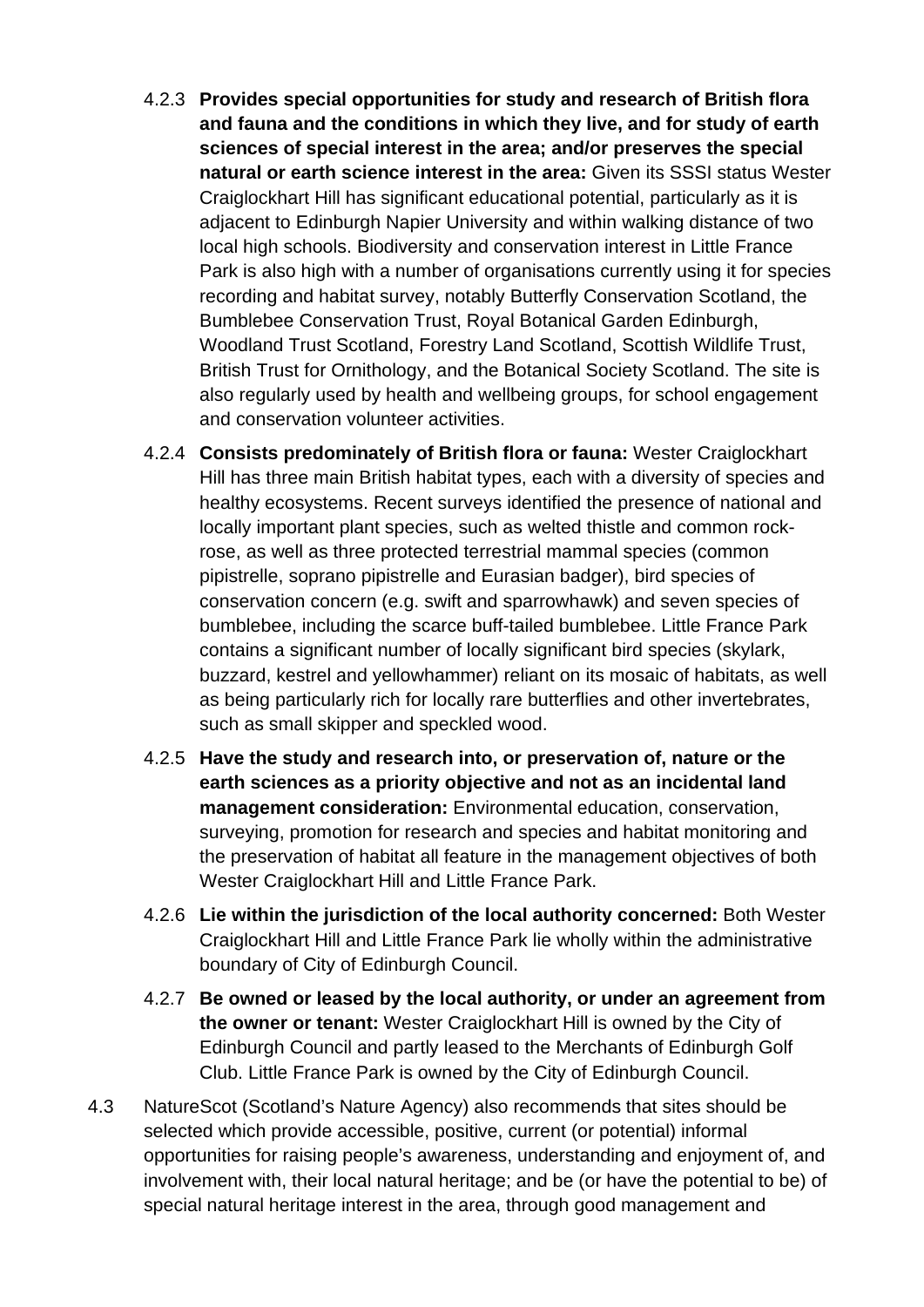safeguarding of the site. Both Wester Craiglockhart Hill and Little France Park are managed by the Council as publicly accessible natural green spaces. Site management plans encourage responsible use, and awareness, understanding and enjoyment of nature.

4.4 As both Wester Craiglockhart Hill and Little France Park fully meet the legislative requirements of the 1949 Act, have stakeholder support, have management plans in place, and their management as nature reserves can be contained within existing service budgets, they are deemed appropriate and welcome additions to the Council's suite of Local Nature Reserves.

## **5. Next Steps**

- 5.1 Under Section 21(6) of the 1949 Act, a local authority may only declare a LNR after consultation with the Government's nature agency. Any comments made by NatureScot are simply advice, it has no mandatory powers regarding site selection and management. However, its support is considered to be significant in that it is able to offer management advice.
- 5.2 Similarly, community support for the LNR declaration is considered beneficial if long-term protection and management is to be successful. In order to gain the views of the wider community a formal consultation exercise will be undertaken via the Council's Consultation Hub.
- 5.3 Following consultation with NatureScot and Edinburgh residents, a notice of declaration must be published 'in a manner which appears best suited to informing the persons concerned'. In this instance it will involve placement of electronic copies of the declarations on the Council website.

#### **6. Financial impact**

6.1 Any legal costs associated with these declarations will be met from the Parks, Greenspace and Cemeteries service revenue budget.

### **7. Stakeholder/Community Impact**

- 7.1 Both LNR proposals have been received positively by the Wester Craiglockhart Hill Management Group and Little France Park Management Group respectively.
- 7.2 The Merchants of Edinburgh Golf Club have confirmed their support for the declaration of Wester Craiglockhart Hill.
- 7.3 There are no equalities, health and safety, governance, compliance or regulatory implications that elected members need to take account of when reaching their decision.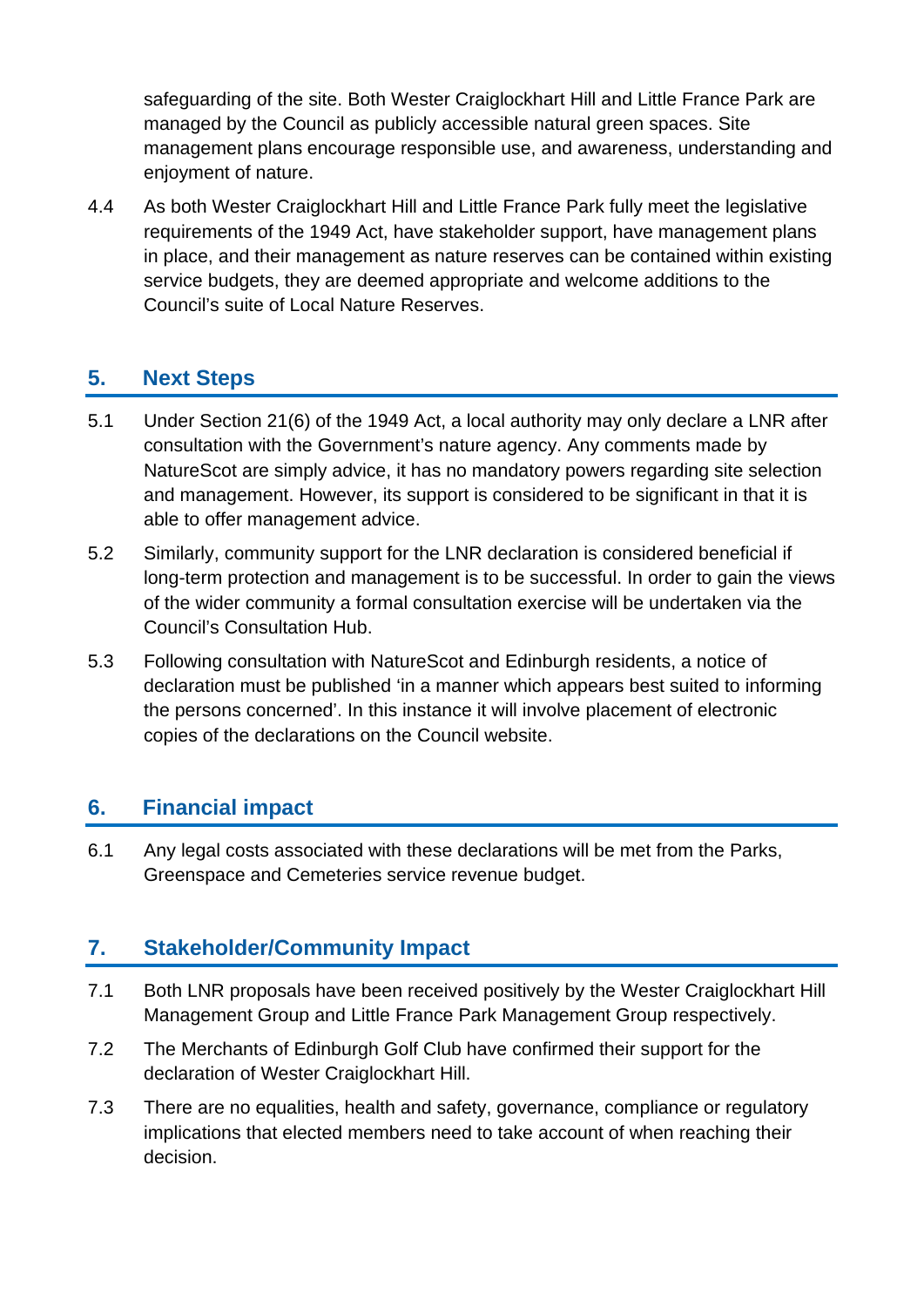7.4 There are no negative impacts relating to carbon impacts, adaptation to climate change and sustainable development. Rather, LNR declaration will increase the city's resilience to climate change impacts because it will increase protection of the city's semi-natural green space and the habitats and species that make up the green space. It will also help achieve a sustainable Edinburgh as LNRs provide people opportunity to enjoy their local natural environment, delivering benefits to health, education and wellbeing.

## **8. Background reading/external references**

- 8.1 [https://www.nature.scot/local-nature-reserves-scotland-guide-their-selection-and](https://www.nature.scot/local-nature-reserves-scotland-guide-their-selection-and-declaration)[declaration](https://www.nature.scot/local-nature-reserves-scotland-guide-their-selection-and-declaration)
- 8.2 <https://consultationhub.edinburgh.gov.uk/sfc/wester-craiglockhart-hill-mgt-plan/> <https://consultationhub.edinburgh.gov.uk/sfc/little-france-park-plan/>

#### **9. Appendices**

- 9.1 Little France LNR Boundary Map.
- 9.2 Wester Craiglockhart Hill LNR Boundary Map.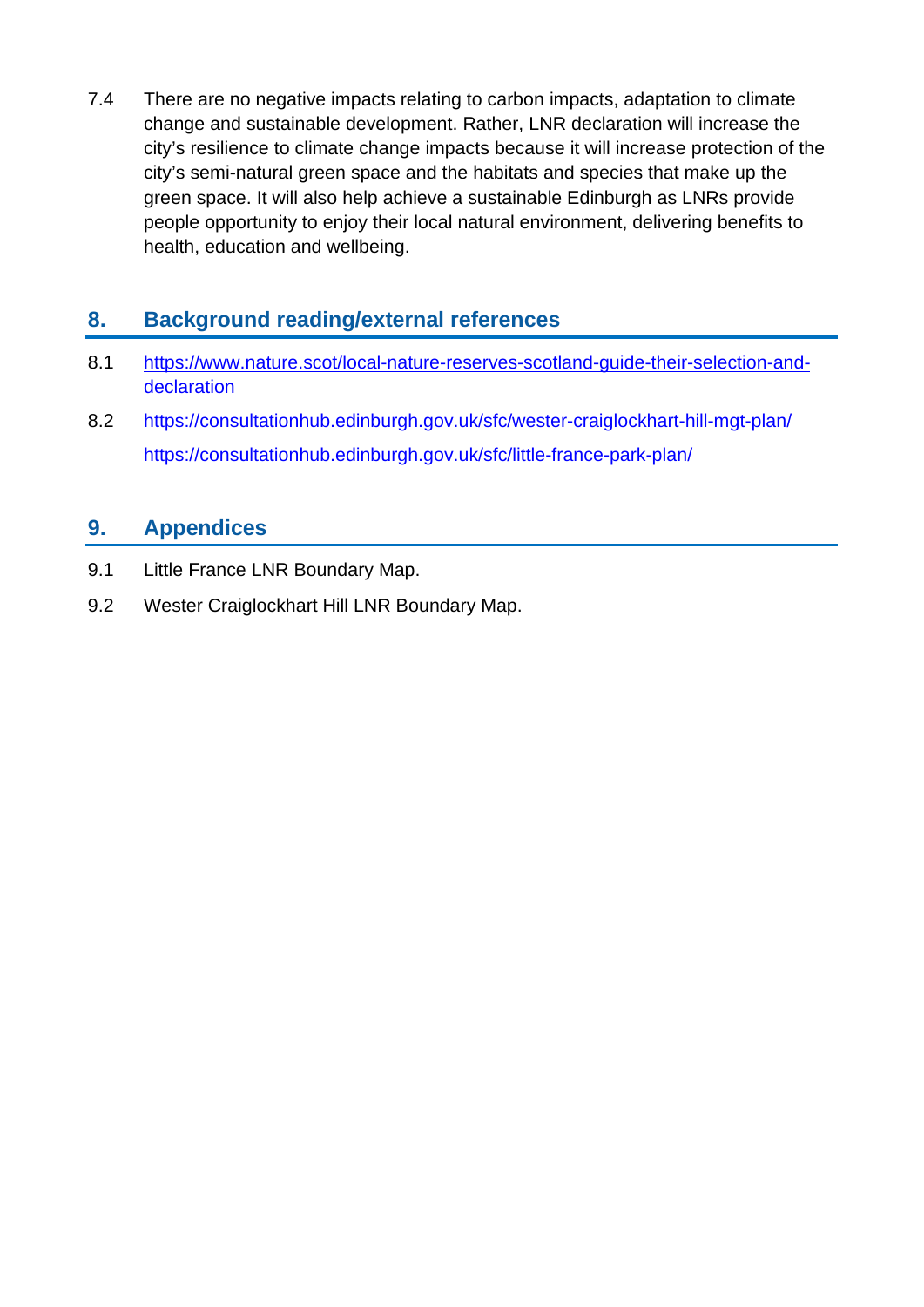# **Appendix 1 - Little France LNR Boundary Map**